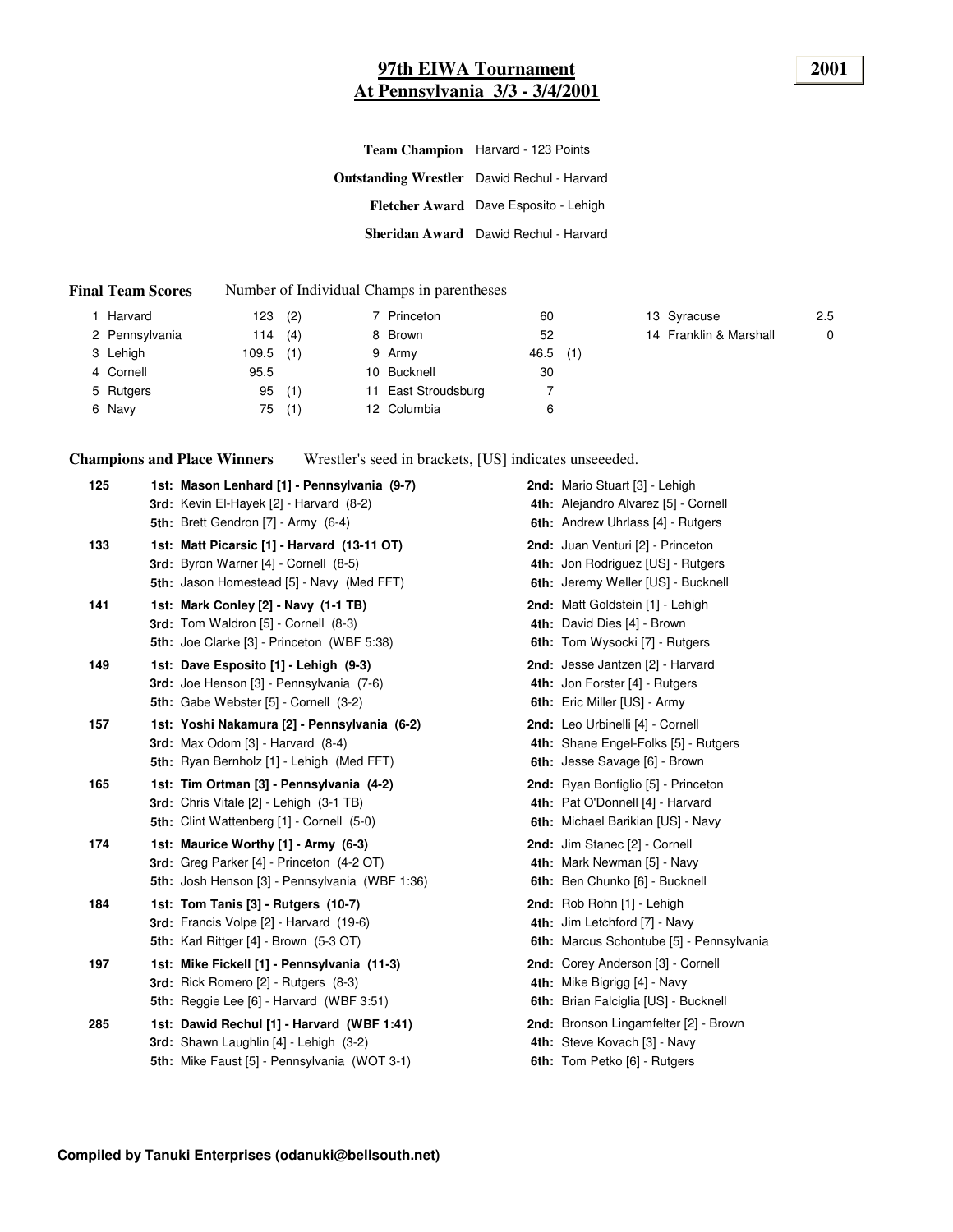## **3/3/2001 and 3/4/2001 at Pennsylvania 2001 EIWA Championship Page 1 of 10**

| Mason Lenhard, Pennsylvania [1]   |                       | Mason Lenhard          |                            |                        |  |                                 |
|-----------------------------------|-----------------------|------------------------|----------------------------|------------------------|--|---------------------------------|
| Bye                               |                       |                        |                            |                        |  |                                 |
| Brian Kirschbaum, Princeton       |                       |                        |                            | Mason Lenhard 18-6     |  |                                 |
| Dan Green, Columbia [8]           |                       |                        | Brian Kirschbaum 10-7      |                        |  |                                 |
| Alejandro Alvarez, Cornell [5]    |                       |                        |                            |                        |  | Mason Lenhard 11-6              |
| Geoff Reisman, Brown              |                       |                        | Alejandro Alvarez 14-4     |                        |  |                                 |
| Karl Baum, Syracuse               |                       |                        |                            | Alejandro Alvarez 11-7 |  |                                 |
| Andrew Uhrlass, Rutgers [4]       |                       |                        | Andrew Uhrlass Fall 1:26   |                        |  |                                 |
| Mario Stuart, Lehigh [3]          |                       |                        |                            |                        |  | <b>Mason Lenhard 9-7</b>        |
| Will Filbert, Franklin & Marshall |                       | Mario Stuart Fall 3:59 |                            |                        |  |                                 |
| Bye                               |                       |                        |                            | Mario Stuart 17-5      |  |                                 |
| Josh Perrin, Bucknell [6]         |                       | Josh Perrin            |                            |                        |  |                                 |
| Brett Gendron, Army [7]           |                       |                        |                            |                        |  | Mario Stuart Fall 1:08          |
| Jon Padgett, Navy                 |                       | Brett Gendron 7-0      |                            |                        |  |                                 |
| Bye                               |                       |                        |                            | Kevin El-Hayek 8-2     |  |                                 |
| Kevin El-Hayek, Harvard [2]       |                       | Kevin El-Hayek         |                            |                        |  |                                 |
|                                   |                       |                        | <b>Consolation Bracket</b> |                        |  |                                 |
| Dan Green                         |                       |                        |                            |                        |  |                                 |
| Bye                               | Dan Green             |                        |                            |                        |  |                                 |
|                                   |                       |                        | Brett Gendron 7-2          |                        |  |                                 |
|                                   | <b>Brett Gendron</b>  |                        |                            | Brett Gendron Med FFT  |  |                                 |
| Geoff Reisman                     |                       |                        |                            |                        |  | Alejandro Alvarez 11-9 OT       |
| Karl Baum                         | Geoff Reisman 3-2     |                        |                            | Alejandro Alvarez      |  |                                 |
|                                   |                       |                        | Josh Perrin Fall 4:23      |                        |  |                                 |
|                                   | Josh Perrin           |                        |                            |                        |  | Third Place: Kevin El-Hayek 8-2 |
| Will Filbert                      |                       |                        |                            |                        |  |                                 |
| Bye                               | Will Filbert          |                        |                            |                        |  | Fifth Place: Brett Gendron 6-4  |
|                                   |                       |                        | Andrew Uhrlass 8-2         |                        |  |                                 |
|                                   | <b>Andrew Uhrlass</b> |                        |                            | Andrew Uhrlass 10-1    |  |                                 |
| Jon Padgett                       |                       |                        |                            |                        |  | Kevin El-Hayek 12-5             |
| Bye                               | Jon Padgett           |                        |                            | Kevin El-Hayek         |  |                                 |
|                                   |                       |                        | Brian Kirschbaum 14-4      |                        |  |                                 |
|                                   | Brian Kirschbaum      |                        |                            |                        |  |                                 |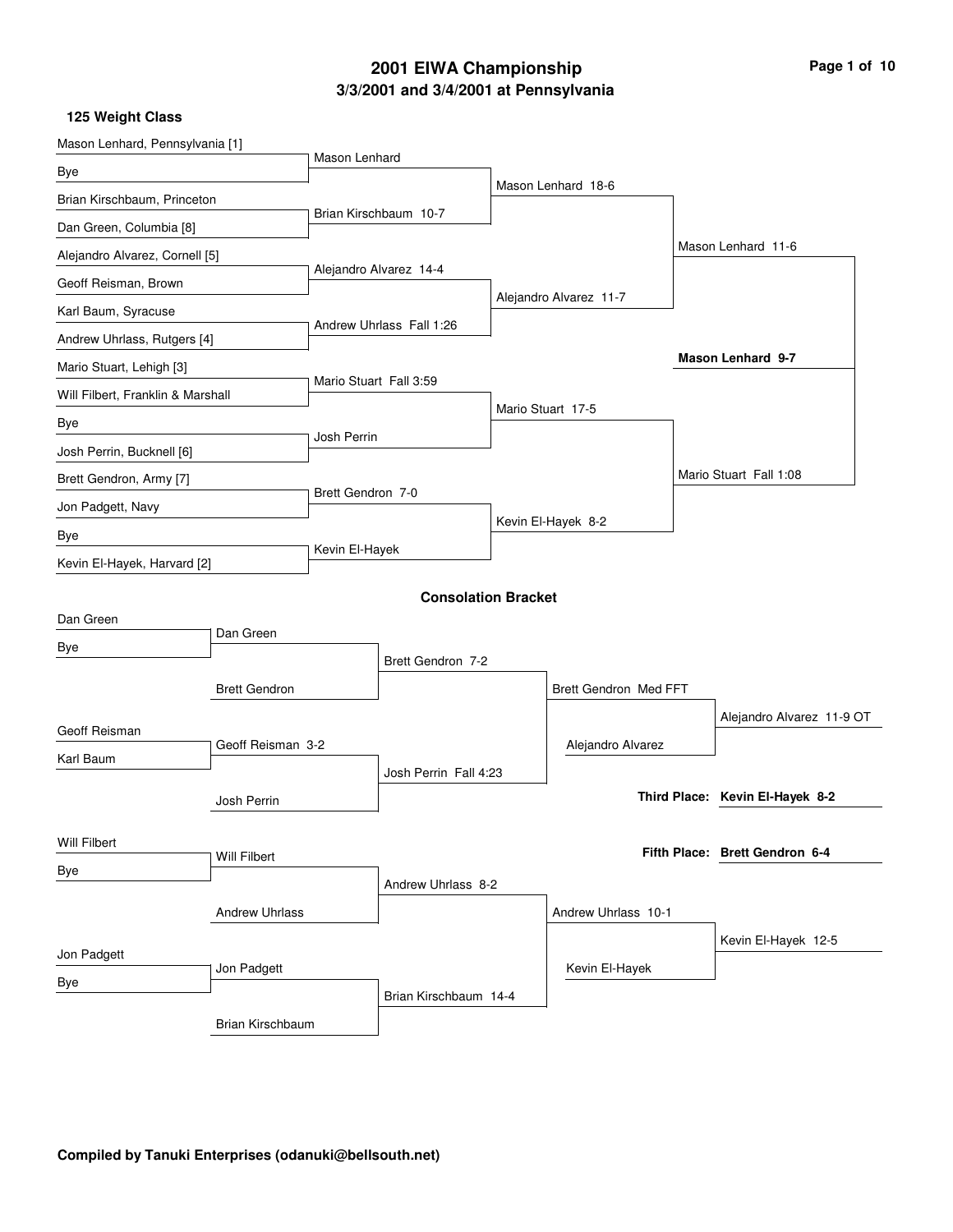## **3/3/2001 and 3/4/2001 at Pennsylvania 2001 EIWA Championship Page 2 of 10**

| Matt Picarsic, Harvard [1]     |                     |                           |                                |                             |                                      |
|--------------------------------|---------------------|---------------------------|--------------------------------|-----------------------------|--------------------------------------|
| Bye                            |                     | <b>Matt Picarsic</b>      |                                |                             |                                      |
| Sean Carroll, Syracuse         |                     |                           |                                | Matt Picarsic TF 17-2, 6:12 |                                      |
| Terrance Clendenin, Lehigh [8] |                     |                           | Terrance Clendenin Fall 2:14   |                             |                                      |
| Jason Homestead, Navy [5]      |                     |                           |                                |                             | Matt Picarsic 3-0                    |
| Bye                            |                     | Jason Homestead           |                                |                             |                                      |
| Jon Rodriguez, Rutgers         |                     |                           |                                | Jason Homestead 3-2         |                                      |
| Byron Warner, Cornell [4]      |                     |                           | Jon Rodriguez 7-5 OT           |                             |                                      |
| Jeff Eveleth, Pennsylvania [3] |                     |                           |                                |                             | Matt Picarsic 13-11 OT               |
| Kevin Rake, East Stroudsburg   |                     | Jeff Eveleth 8-6          |                                |                             |                                      |
| Jeremy Weller, Bucknell        |                     |                           |                                | Jeremy Weller 5-3           |                                      |
| Steve Popovitch, Columbia [6]  |                     | Jeremy Weller 12-9        |                                |                             |                                      |
| Michael Quiroga, Army [7]      |                     |                           |                                |                             | Juan Venturi 7-5                     |
| Bye                            |                     | Michael Quiroga           |                                |                             |                                      |
| Ryan Gill, Brown               |                     |                           |                                | Juan Venturi 22-8           |                                      |
| Juan Venturi, Princeton [2]    |                     |                           | Juan Venturi TF 18-2, 4:58     |                             |                                      |
|                                |                     |                           | <b>Consolation Bracket</b>     |                             |                                      |
| Sean Carroll                   |                     |                           |                                |                             |                                      |
| Bye                            | Sean Carroll        |                           |                                |                             |                                      |
|                                |                     | Michael Quiroga Fall 1:31 |                                |                             |                                      |
|                                | Michael Quiroga     |                           |                                | Byron Warner 4-3            |                                      |
| <b>Byron Warner</b>            |                     |                           |                                |                             | Byron Warner 4-1                     |
| Bye                            | <b>Byron Warner</b> |                           |                                | Jason Homestead             |                                      |
|                                |                     |                           | Byron Warner 5-3               |                             | Third Place: Byron Warner 8-5        |
|                                | Jeff Eveleth        |                           |                                |                             |                                      |
| Kevin Rake                     |                     |                           |                                |                             | Fifth Place: Jason Homestead Med FFT |
| Steve Popovitch                | Steve Popovitch 4-2 |                           |                                |                             |                                      |
|                                |                     |                           | Jon Rodriguez DFT 1:23         |                             |                                      |
|                                | Jon Rodriguez       |                           |                                | Jon Rodriguez 3-2           |                                      |
| Ryan Gill                      |                     |                           |                                |                             | Jon Rodriguez 3-1 OT                 |
| Bye                            | Ryan Gill           |                           |                                | Jeremy Weller               |                                      |
|                                |                     |                           | Terrance Clendenin TF 23-7, 7: |                             |                                      |
|                                | Terrance Clendenin  |                           |                                |                             |                                      |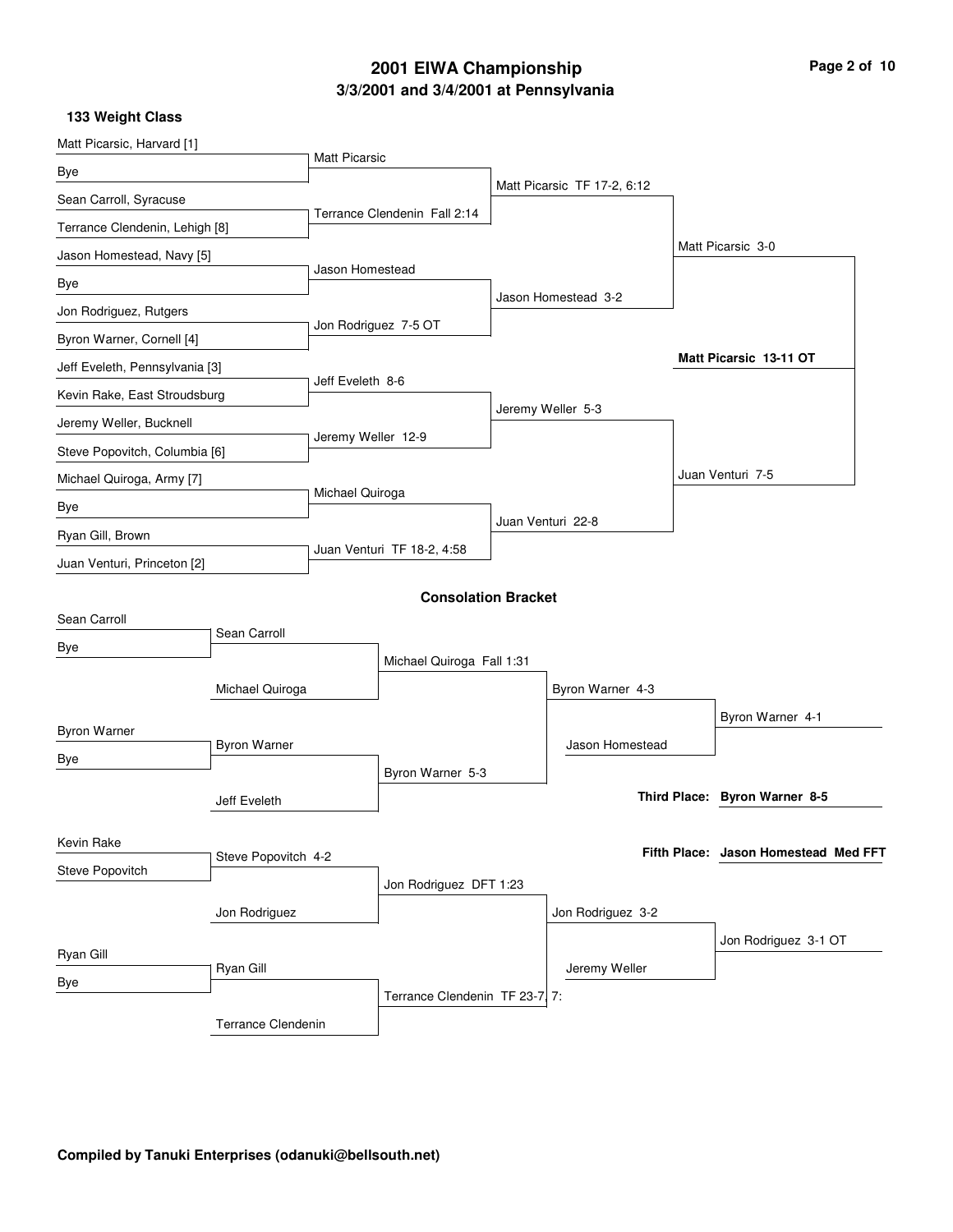## **3/3/2001 and 3/4/2001 at Pennsylvania 2001 EIWA Championship Page 3 of 10**

| 141 Weight Class                    |                      |                       |                              |                 |                     |                                   |
|-------------------------------------|----------------------|-----------------------|------------------------------|-----------------|---------------------|-----------------------------------|
| Matt Goldstein, Lehigh [1]          |                      |                       |                              |                 |                     |                                   |
| Andy Bernstein, Bucknell            |                      |                       | Matt Goldstein TF 20-5, 6:01 |                 |                     |                                   |
| Jorge Torres, Syracuse              |                      |                       |                              |                 | Matt Goldstein 14-5 |                                   |
| Kris Perrin, Army [8]               |                      | Kris Perrin Fall 2:51 |                              |                 |                     |                                   |
| Tom Waldron, Cornell [5]            |                      |                       |                              |                 |                     | Matt Goldstein 2-1 TB             |
| Kyle Bernholz, Pennsylvania         |                      | Tom Waldron 4-3       |                              |                 |                     |                                   |
| Bye                                 |                      |                       |                              |                 | Tom Waldron 9-4 OT  |                                   |
| David Dies, Brown [4]               |                      | David Dies            |                              |                 |                     |                                   |
| Joe Clarke, Princeton [3]           |                      |                       |                              |                 |                     | Mark Conley 2-2 TB                |
| Bye                                 |                      | Joe Clarke            |                              |                 |                     |                                   |
| Ted Seemuller, Franklin & Marshall  |                      |                       |                              | Joe Clarke 17-4 |                     |                                   |
| Brad Kleckner, East Stroudsburg [6] |                      |                       | Brad Kleckner TF 16-1, 3:16  |                 |                     |                                   |
| Tom Wysocki, Rutgers [7]            |                      |                       |                              |                 |                     | Mark Conley 7-5                   |
| John Valladares, Columbia           |                      | Tom Wysocki 12-2      |                              |                 |                     |                                   |
| Nick Picarsic, Harvard              |                      |                       |                              |                 | Mark Conley 8-6 OT  |                                   |
| Mark Conley, Navy [2]               |                      | Mark Conley 5-0       |                              |                 |                     |                                   |
|                                     |                      |                       | <b>Consolation Bracket</b>   |                 |                     |                                   |
| Andy Bernstein                      |                      |                       |                              |                 |                     |                                   |
| Jorge Torres                        | Andy Bernstein 12-1  |                       |                              |                 |                     |                                   |
|                                     |                      |                       | Tom Wysocki 15-2             |                 |                     |                                   |
|                                     | Tom Wysocki          |                       |                              |                 | Tom Wysocki 13-4    |                                   |
| Kyle Bernholz                       |                      |                       |                              |                 |                     | Tom Waldron 6-5                   |
| Bye                                 | Kyle Bernholz        |                       | Brad Kleckner Fall 2:50      |                 | Tom Waldron         |                                   |
|                                     |                      |                       |                              |                 |                     | Third Place: Tom Waldron 8-3      |
|                                     | <b>Brad Kleckner</b> |                       |                              |                 |                     |                                   |
| <b>Ted Seemuller</b>                | <b>Ted Seemuller</b> |                       |                              |                 |                     | Fifth Place: Joe Clarke Fall 5:38 |
| Bye                                 |                      |                       | David Dies Fall 2:25         |                 |                     |                                   |
|                                     |                      |                       |                              |                 | David Dies 9-0      |                                   |
|                                     | David Dies           |                       |                              |                 |                     |                                   |
| John Valladares                     |                      |                       |                              |                 | Joe Clarke          | David Dies 5-3                    |
| <b>Nick Picarsic</b>                | Nick Picarsic 8-3    |                       |                              |                 |                     |                                   |
|                                     |                      |                       | Nick Picarsic 16-9           |                 |                     |                                   |
|                                     | Kris Perrin          |                       |                              |                 |                     |                                   |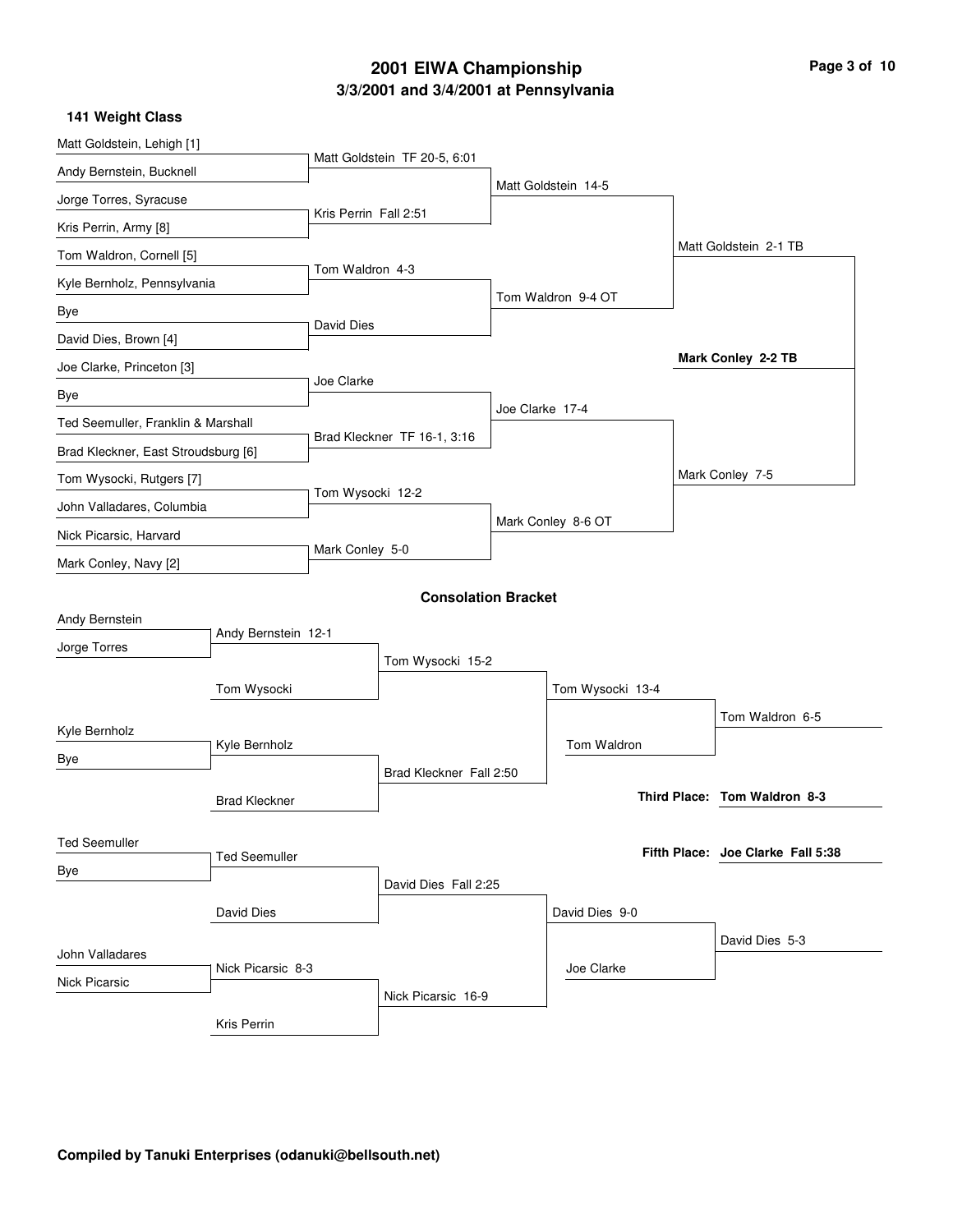## **3/3/2001 and 3/4/2001 at Pennsylvania 2001 EIWA Championship**

| Page 4 of 10 |  |  |
|--------------|--|--|
|--------------|--|--|

| Dave Esposito, Lehigh [1]                           |                       |                    |                            |                  |                      |                               |  |
|-----------------------------------------------------|-----------------------|--------------------|----------------------------|------------------|----------------------|-------------------------------|--|
| Eric Miller, Army                                   |                       | Dave Esposito 23-9 |                            |                  |                      |                               |  |
| Bye                                                 |                       |                    |                            |                  | Dave Esposito 18-5   |                               |  |
| Jeffrey Bernd, Princeton [8]                        |                       | Jeffrey Bernd      |                            |                  |                      |                               |  |
| Gabe Webster, Cornell [5]                           |                       |                    |                            |                  |                      | Dave Esposito 8-4             |  |
| Mike Noonan, Syracuse                               |                       |                    | Gabe Webster TF 16-0, 2:39 |                  |                      |                               |  |
| Adam Webb, Bucknell                                 |                       |                    |                            | Jon Forster 7-2  |                      |                               |  |
| Jon Forster, Rutgers [4]                            |                       | Jon Forster 9-3    |                            |                  |                      |                               |  |
| Joe Henson, Pennsylvania [3]                        |                       |                    |                            |                  |                      | Dave Esposito 9-3             |  |
| Nathan Schy, Franklin & Marshall                    |                       |                    | Joe Henson TF 20-5, 4:50   |                  |                      |                               |  |
| Bye                                                 |                       |                    |                            |                  | Joe Henson Fall 2:30 |                               |  |
| Erik Norgaard, Columbia [6]                         |                       | Erik Norgaard      |                            |                  |                      |                               |  |
| Tom Storer, Navy [7]                                |                       |                    |                            |                  |                      | Jesse Jantzen 8-2             |  |
|                                                     |                       | Tom Storer         |                            |                  |                      |                               |  |
| Bye                                                 |                       |                    |                            |                  | Jesse Jantzen 9-7    |                               |  |
| Clinton Frease, Brown<br>Jesse Jantzen, Harvard [2] |                       | Jesse Jantzen 8-0  |                            |                  |                      |                               |  |
|                                                     |                       |                    |                            |                  |                      |                               |  |
| <b>Eric Miller</b>                                  |                       |                    | <b>Consolation Bracket</b> |                  |                      |                               |  |
|                                                     | Eric Miller           |                    |                            |                  |                      |                               |  |
| Bye                                                 |                       |                    | Eric Miller 4-2            |                  |                      |                               |  |
|                                                     | Tom Storer            |                    |                            |                  | Eric Miller 5-3      |                               |  |
|                                                     |                       |                    |                            |                  |                      | Jon Forster 8-4               |  |
| Mike Noonan                                         | Adam Webb Fall 1:19   |                    |                            |                  | Jon Forster          |                               |  |
| Adam Webb                                           |                       |                    | Erik Norgaard 13-2         |                  |                      |                               |  |
|                                                     | Erik Norgaard         |                    |                            |                  |                      | Third Place: Joe Henson 7-6   |  |
|                                                     |                       |                    |                            |                  |                      |                               |  |
| Nathan Schy                                         | Nathan Schy           |                    |                            |                  |                      | Fifth Place: Gabe Webster 3-2 |  |
| Bye                                                 |                       |                    | Gabe Webster 15-7          |                  |                      |                               |  |
|                                                     |                       |                    |                            | Gabe Webster 4-2 |                      |                               |  |
|                                                     |                       |                    |                            |                  |                      | Joe Henson 10-4               |  |
| <b>Clinton Frease</b>                               | <b>Clinton Frease</b> |                    |                            |                  | Joe Henson           |                               |  |
| Bye                                                 |                       |                    | Clinton Frease 13-5        |                  |                      |                               |  |
|                                                     | Jeffrey Bernd         |                    |                            |                  |                      |                               |  |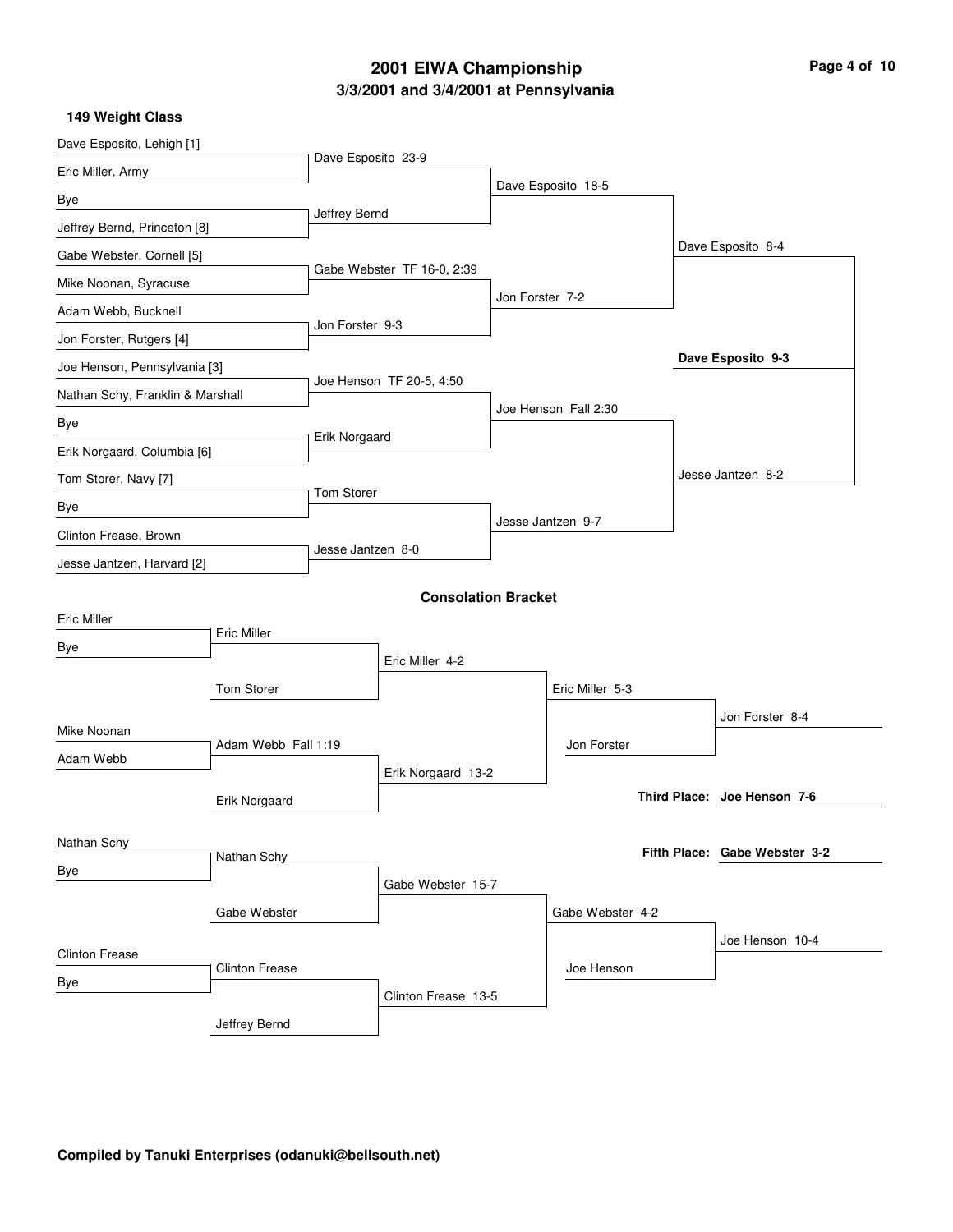## **3/3/2001 and 3/4/2001 at Pennsylvania 2001 EIWA Championship Page 5 of 10**

| Ryan Bernholz, Lehigh [1]          |                    |                    |                               |                   |                        |  |                                    |  |  |
|------------------------------------|--------------------|--------------------|-------------------------------|-------------------|------------------------|--|------------------------------------|--|--|
| Issiah Hankel, Franklin & Marshall |                    |                    | Ryan Bernholz Fall 1:18       |                   |                        |  |                                    |  |  |
| Matt Dudeck, East Stroudsburg      |                    |                    |                               |                   | Ryan Bernholz 5-0      |  |                                    |  |  |
| Frank Edwards, Navy [8]            |                    | Matt Dudeck 4-2 OT |                               |                   |                        |  |                                    |  |  |
| Shane Engel-Folks, Rutgers [5]     |                    |                    |                               |                   |                        |  | Leo Urbinelli 2-2 TB               |  |  |
| Mike Saunders, Bucknell            |                    |                    | Shane Engel-Folks TF 18-2, 5: |                   |                        |  |                                    |  |  |
| Bye                                |                    |                    |                               | Leo Urbinelli 3-1 |                        |  |                                    |  |  |
| Leo Urbinelli, Cornell [4]         |                    | Leo Urbinelli      |                               |                   |                        |  |                                    |  |  |
| Max Odom, Harvard [3]              |                    |                    |                               |                   |                        |  | Yoshi Nakamura 6-2                 |  |  |
| Jerry Pacillo, Syracuse            |                    | Max Odom 13-0      |                               |                   |                        |  |                                    |  |  |
| Ari Dolid, Columbia                |                    |                    |                               |                   | Jesse Savage 7-5       |  |                                    |  |  |
| Jesse Savage, Brown [6]            |                    | Jesse Savage 18-6  |                               |                   |                        |  |                                    |  |  |
| Jeremy Conner, Army [7]            |                    |                    |                               |                   |                        |  | Yoshi Nakamura Fall 6:26           |  |  |
| Bye                                |                    | Jeremy Conner      |                               |                   |                        |  |                                    |  |  |
| Jon Bunt, Princeton                |                    |                    |                               |                   | Yoshi Nakamura 12-3    |  |                                    |  |  |
| Yoshi Nakamura, Pennsylvania [2]   |                    |                    | Yoshi Nakamura 23-9           |                   |                        |  |                                    |  |  |
|                                    |                    |                    | <b>Consolation Bracket</b>    |                   |                        |  |                                    |  |  |
| <b>Issiah Hankel</b>               |                    |                    |                               |                   |                        |  |                                    |  |  |
| <b>Frank Edwards</b>               | Frank Edwards 11-3 |                    |                               |                   |                        |  |                                    |  |  |
|                                    |                    |                    | Frank Edwards 5-3             |                   |                        |  |                                    |  |  |
|                                    | Jeremy Conner      |                    |                               |                   | Max Odom DFT 3:00      |  |                                    |  |  |
| <b>Mike Saunders</b>               |                    |                    |                               |                   |                        |  | Max Odom 7-5                       |  |  |
| Bye                                | Mike Saunders      |                    |                               |                   | Ryan Bernholz          |  |                                    |  |  |
|                                    |                    |                    | Max Odom Fall 0:55            |                   |                        |  | Third Place: Max Odom 8-4          |  |  |
|                                    | Max Odom           |                    |                               |                   |                        |  |                                    |  |  |
| Jerry Pacillo                      |                    |                    |                               |                   |                        |  | Fifth Place: Ryan Bernholz Med FFT |  |  |
| Ari Dolid                          | Ari Dolid 4-1      |                    |                               |                   |                        |  |                                    |  |  |
|                                    |                    |                    | Shane Engel-Folks Fall 2:27   |                   |                        |  |                                    |  |  |
|                                    | Shane Engel-Folks  |                    |                               |                   | Shane Engel-Folks 11-9 |  |                                    |  |  |
| Jon Bunt                           |                    |                    |                               |                   |                        |  | Shane Engel-Folks 11-2             |  |  |
| Bye                                | Jon Bunt           |                    |                               |                   | Jesse Savage           |  |                                    |  |  |
|                                    | Matt Dudeck        |                    | Jon Bunt 4-1                  |                   |                        |  |                                    |  |  |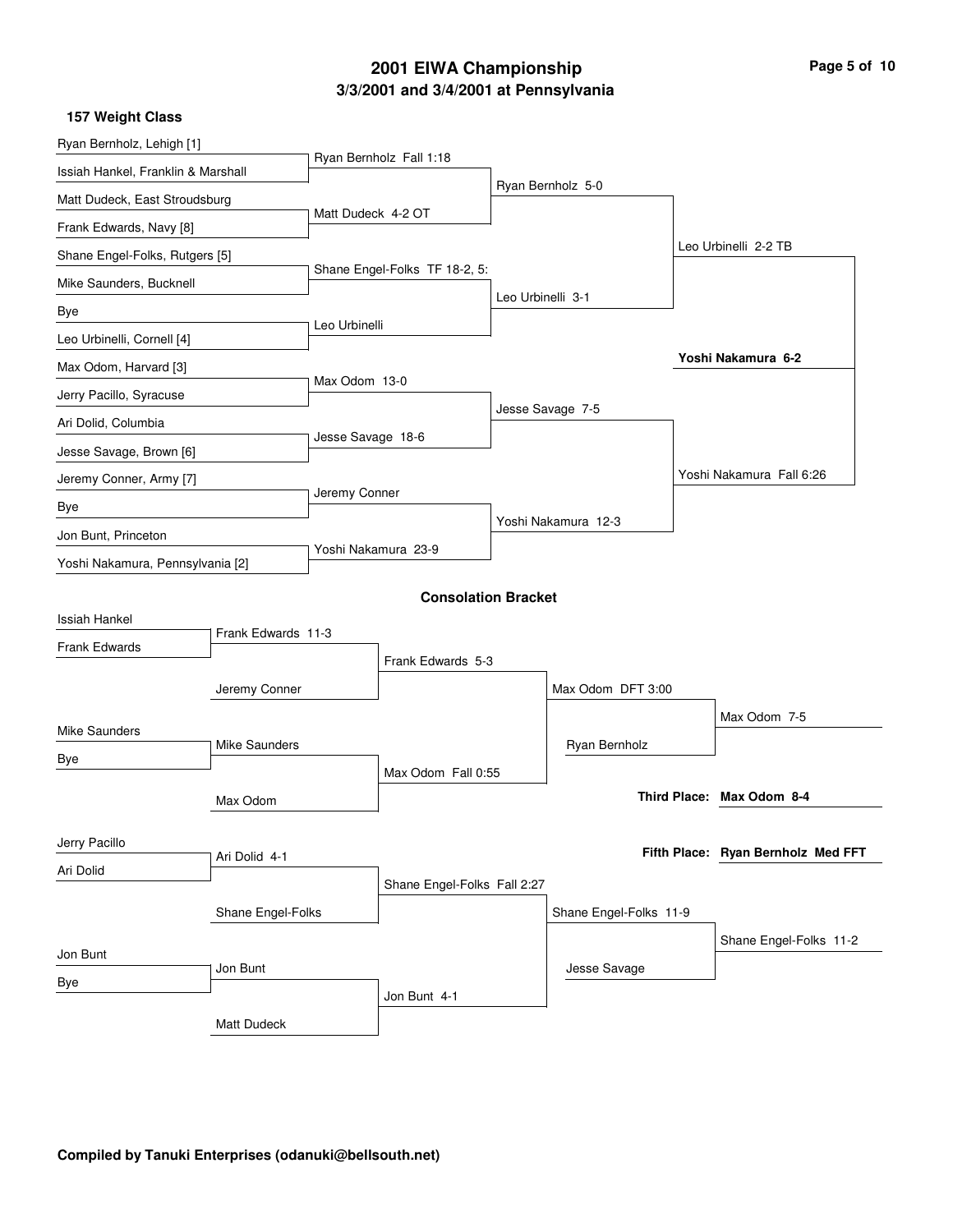## **3/3/2001 and 3/4/2001 at Pennsylvania 2001 EIWA Championship Page 6 of 10**

| Clint Wattenberg, Cornell [1]     |                          |                      |                              |                   |                      |                                   |
|-----------------------------------|--------------------------|----------------------|------------------------------|-------------------|----------------------|-----------------------------------|
| Bye                               |                          | Clint Wattenberg     |                              |                   |                      |                                   |
| Michael Barikian, Navy            |                          |                      |                              |                   | Clint Wattenberg 9-1 |                                   |
| Zach Schweda, Brown [8]           |                          | Michael Barikian 4-1 |                              |                   |                      |                                   |
| Ryan Bonfiglio, Princeton [5]     |                          |                      |                              |                   |                      | Ryan Bonfiglio 4-3                |
| Billy Gatian, Franklin & Marshall |                          |                      | Ryan Bonfiglio TF 20-5, 6:24 |                   |                      |                                   |
| Ryan Fasnacht, Bucknell           |                          |                      |                              |                   | Ryan Bonfiglio 9-7   |                                   |
| Pat O'Donnell, Harvard [4]        |                          | Ryan Fasnacht 7-6    |                              |                   |                      |                                   |
| Tim Ortman, Pennsylvania [3]      |                          |                      |                              |                   |                      | Tim Ortman 4-2                    |
| Harold Jean-Lous, Syracuse        |                          |                      | Tim Ortman MT 23-7, 6:59     |                   |                      |                                   |
| Derek Nagy, Columbia              |                          |                      |                              |                   | Tim Ortman Fall 4:33 |                                   |
| Matt Ross, Army [6]               |                          |                      | Derek Nagy DFT 1:49          |                   |                      |                                   |
| Byron Lauer, Rutgers [7]          |                          |                      |                              |                   |                      | Tim Ortman 5-3                    |
| Shawn Smith, East Stroudsburg     |                          | Byron Lauer 14-6     |                              | Chris Vitale 11-2 |                      |                                   |
| Bye                               |                          | Chris Vitale         |                              |                   |                      |                                   |
| Chris Vitale, Lehigh [2]          |                          |                      |                              |                   |                      |                                   |
|                                   |                          |                      | <b>Consolation Bracket</b>   |                   |                      |                                   |
| Zach Schweda                      | Zach Schweda             |                      |                              |                   |                      |                                   |
| Bye                               |                          |                      | Byron Lauer 10-8             |                   |                      |                                   |
|                                   | <b>Byron Lauer</b>       |                      |                              |                   | Pat O'Donnell 3-0    |                                   |
|                                   |                          |                      |                              |                   |                      | Pat O'Donnell 10-5                |
| <b>Billy Gatian</b>               | Pat O'Donnell Fall 3:20  |                      |                              |                   | Clint Wattenberg     |                                   |
| Pat O'Donnell                     |                          |                      | Pat O'Donnell Fall 4:44      |                   |                      |                                   |
|                                   | Derek Nagy               |                      |                              |                   |                      | Third Place: Chris Vitale 3-1 TB  |
|                                   |                          |                      |                              |                   |                      |                                   |
| Harold Jean-Lous                  | Harold Jean-Lous Med FFT |                      |                              |                   |                      | Fifth Place: Clint Wattenberg 5-0 |
| <b>Matt Ross</b>                  |                          |                      | Ryan Fasnacht TF 20-5, 5:50  |                   |                      |                                   |
|                                   | Ryan Fasnacht            |                      |                              |                   | Michael Barikian 5-4 |                                   |
|                                   |                          |                      |                              |                   |                      | Chris Vitale 12-5                 |
| Shawn Smith                       | Shawn Smith              |                      |                              |                   | Chris Vitale         |                                   |
| Bye                               |                          |                      | Michael Barikian 6-3         |                   |                      |                                   |
|                                   | Michael Barikian         |                      |                              |                   |                      |                                   |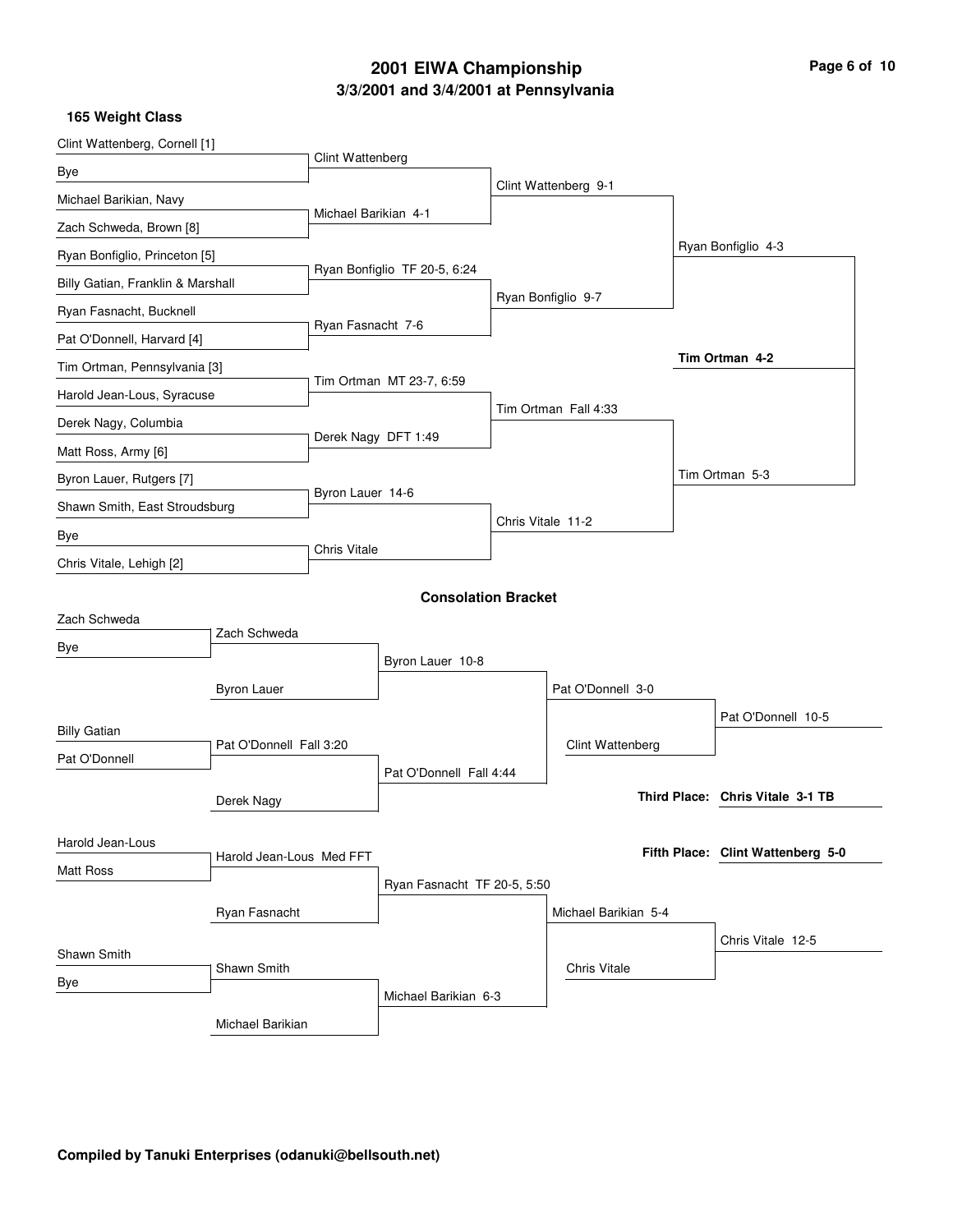## **3/3/2001 and 3/4/2001 at Pennsylvania 2001 EIWA Championship Page 7 of 10**

| Maurice Worthy, Army [1]         |                        |                       |                              |                |                          |  |                                    |  |
|----------------------------------|------------------------|-----------------------|------------------------------|----------------|--------------------------|--|------------------------------------|--|
| Warren Stout, Lehigh             |                        |                       | Maurice Worthy TF 20-5, 5:43 |                |                          |  |                                    |  |
| Bye                              |                        |                       |                              |                | Maurice Worthy Fall 3:56 |  |                                    |  |
| P.J. Jones, Harvard [8]          |                        | P.J. Jones            |                              |                |                          |  |                                    |  |
| Mark Newman, Navy [5]            |                        |                       |                              |                |                          |  | Maurice Worthy 6-3                 |  |
| Nick Ciarcia, Brown              |                        | Mark Newman 10-2      |                              |                |                          |  |                                    |  |
| Ryan Fair, Columbia              |                        |                       |                              |                | Mark Newman 5-3          |  |                                    |  |
| Greg Parker, Princeton [4]       |                        | Greg Parker Fall 3:07 |                              |                |                          |  |                                    |  |
| Josh Henson, Pennsylvania [3]    |                        |                       |                              |                |                          |  | <b>Maurice Worthy 6-3</b>          |  |
| Tom Brinzer, Franklin & Marshall |                        | Josh Henson 8-2       |                              |                |                          |  |                                    |  |
| Bye                              |                        |                       |                              |                | Josh Henson Fall 4:39    |  |                                    |  |
| Ben Chunko, Bucknell [6]         |                        | Ben Chunko            |                              |                |                          |  |                                    |  |
| Justin Haskins, Rutgers [7]      |                        |                       |                              |                |                          |  | Jim Stanec 7-3                     |  |
| Dan Roy, East Stroudsburg        |                        | Justin Haskins 3-2    |                              |                |                          |  |                                    |  |
| Bye                              |                        |                       |                              | Jim Stanec 9-6 |                          |  |                                    |  |
| Jim Stanec, Cornell [2]          |                        | Jim Stanec            |                              |                |                          |  |                                    |  |
|                                  |                        |                       | <b>Consolation Bracket</b>   |                |                          |  |                                    |  |
| <b>Warren Stout</b>              |                        |                       |                              |                |                          |  |                                    |  |
| Bye                              | <b>Warren Stout</b>    |                       |                              |                |                          |  |                                    |  |
|                                  |                        |                       | Warren Stout 9-2             |                |                          |  |                                    |  |
|                                  | <b>Justin Haskins</b>  |                       |                              |                | Ben Chunko 4-1           |  |                                    |  |
| Nick Ciarcia                     |                        |                       |                              |                |                          |  | Mark Newman 3-1 OT                 |  |
| Ryan Fair                        | Nick Ciarcia Fall 2:48 |                       |                              |                | Mark Newman              |  |                                    |  |
|                                  |                        |                       | Ben Chunko 13-2              |                |                          |  |                                    |  |
|                                  | Ben Chunko             |                       |                              |                |                          |  | Third Place: Greg Parker 4-2 OT    |  |
| Tom Brinzer                      |                        |                       |                              |                |                          |  |                                    |  |
| Bye                              | <b>Tom Brinzer</b>     |                       |                              |                |                          |  | Fifth Place: Josh Henson Fall 1:36 |  |
|                                  |                        |                       | Greg Parker 15-4             |                |                          |  |                                    |  |
|                                  | <b>Greg Parker</b>     |                       |                              |                | Greg Parker 10-0         |  |                                    |  |
| Dan Roy                          |                        |                       |                              |                |                          |  | Greg Parker 8-3                    |  |
| Bye                              | Dan Roy                |                       |                              |                | Josh Henson              |  |                                    |  |
|                                  |                        |                       | Dan Roy 5-2                  |                |                          |  |                                    |  |
|                                  | P.J. Jones             |                       |                              |                |                          |  |                                    |  |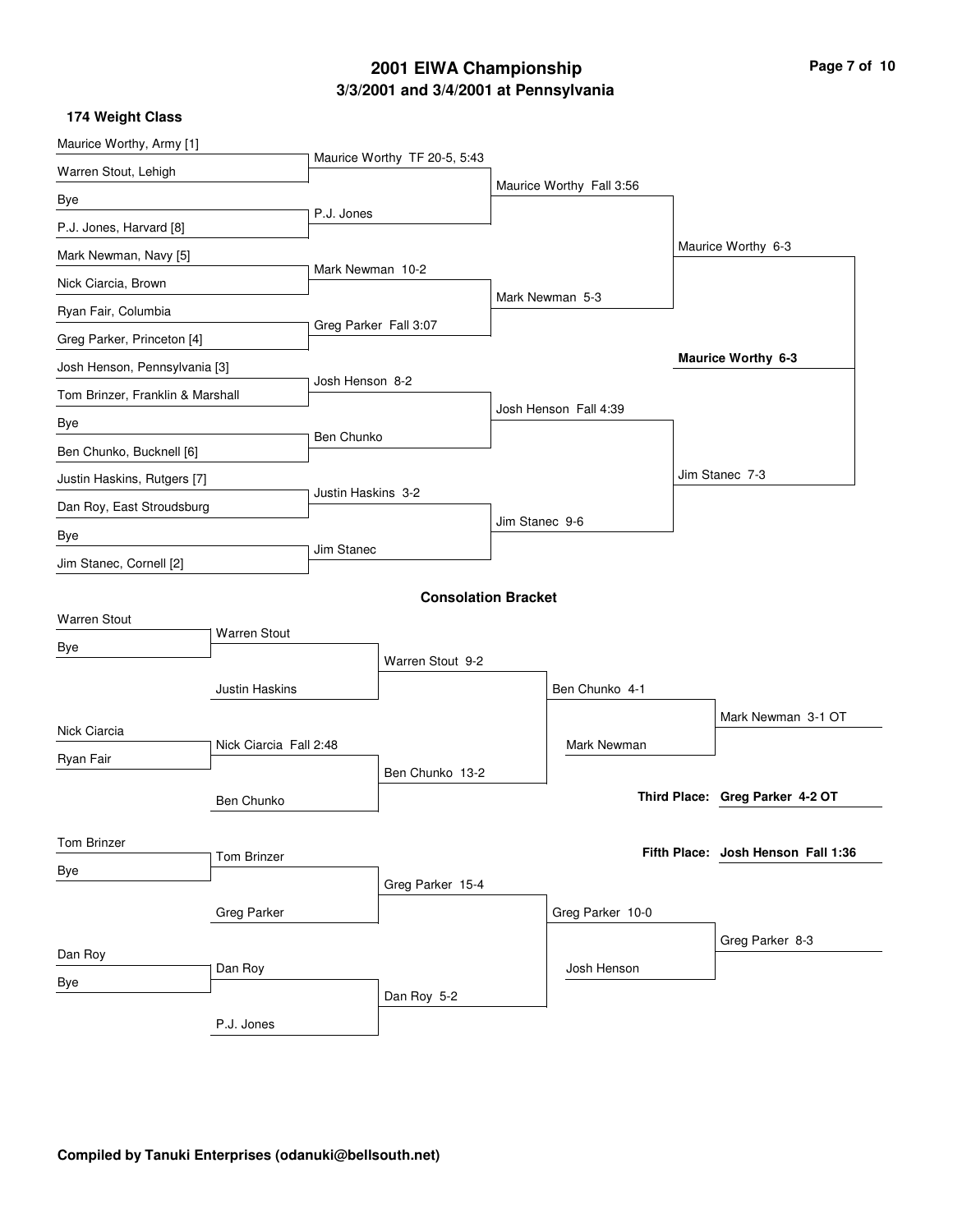## **3/3/2001 and 3/4/2001 at Pennsylvania 2001 EIWA Championship Page 8 of 10**

| Rob Rohn, Lehigh [1]                 |                     |                             |                            |                  |                             |                                  |
|--------------------------------------|---------------------|-----------------------------|----------------------------|------------------|-----------------------------|----------------------------------|
| Bye                                  |                     | Rob Rohn                    |                            |                  |                             |                                  |
| Dan Madonna, East Stroudsburg        |                     |                             |                            | Rob Rohn 4-2     |                             |                                  |
| Craig Cooper, Army [8]               |                     |                             | Craig Cooper Fall 4:45     |                  |                             |                                  |
| Marcus Schontube, Pennsylvania [5]   |                     |                             |                            |                  |                             | Rob Rohn 7-5                     |
| Bye                                  |                     | Marcus Schontube            |                            |                  |                             |                                  |
| Brian Neuman, Bucknell               |                     |                             |                            |                  | Marcus Schontube 5-4        |                                  |
| Karl Rittger, Brown [4]              |                     | Karl Rittger 13-5           |                            |                  |                             |                                  |
| Tom Tanis, Rutgers [3]               |                     |                             |                            |                  |                             | Tom Tanis 10-7                   |
| Scott Pasquini, Princeton            |                     | Tom Tanis 12-0              |                            |                  |                             |                                  |
| Bye                                  |                     |                             |                            | Tom Tanis 5-2    |                             |                                  |
| Randy Stout, Cornell [6]             |                     | <b>Randy Stout</b>          |                            |                  |                             |                                  |
| Jim Letchford, Navy [7]              |                     |                             |                            |                  |                             | Tom Tanis 5-1                    |
| Jeff Anderson, Columbia              |                     | Jim Letchford 10-7          |                            |                  |                             |                                  |
| Scott Zimmerman, Franklin & Marshall |                     |                             |                            |                  | Francis Volpe TF 15-0, 6:33 |                                  |
| Francis Volpe, Harvard [2]           |                     | Francis Volpe TF 17-0, 3:45 |                            |                  |                             |                                  |
|                                      |                     |                             | <b>Consolation Bracket</b> |                  |                             |                                  |
| Dan Madonna                          |                     |                             |                            |                  |                             |                                  |
| Bye                                  | Dan Madonna         |                             |                            |                  |                             |                                  |
|                                      |                     |                             | Jim Letchford 14-4         |                  |                             |                                  |
|                                      | Jim Letchford       |                             |                            |                  | Jim Letchford 4-3           |                                  |
| <b>Brian Neuman</b>                  |                     |                             |                            |                  |                             | Jim Letchford 4-3                |
| Bye                                  | <b>Brian Neuman</b> |                             |                            |                  | Marcus Schontube            |                                  |
|                                      |                     |                             | Randy Stout 16-6           |                  |                             |                                  |
|                                      | <b>Randy Stout</b>  |                             |                            |                  |                             | Third Place: Francis Volpe 19-6  |
| Scott Pasquini                       |                     |                             |                            |                  |                             |                                  |
| Bye                                  | Scott Pasquini      |                             |                            |                  |                             | Fifth Place: Karl Rittger 5-3 OT |
|                                      | Karl Rittger        |                             | Karl Rittger 10-2          |                  |                             |                                  |
|                                      |                     |                             |                            | Karl Rittger 5-2 |                             |                                  |
| Jeff Anderson                        |                     |                             |                            |                  |                             | Francis Volpe 3-1                |
| Scott Zimmerman                      | Jeff Anderson 7-5   |                             |                            |                  | Francis Volpe               |                                  |
|                                      |                     |                             | Craig Cooper 5-0           |                  |                             |                                  |
|                                      |                     |                             |                            |                  |                             |                                  |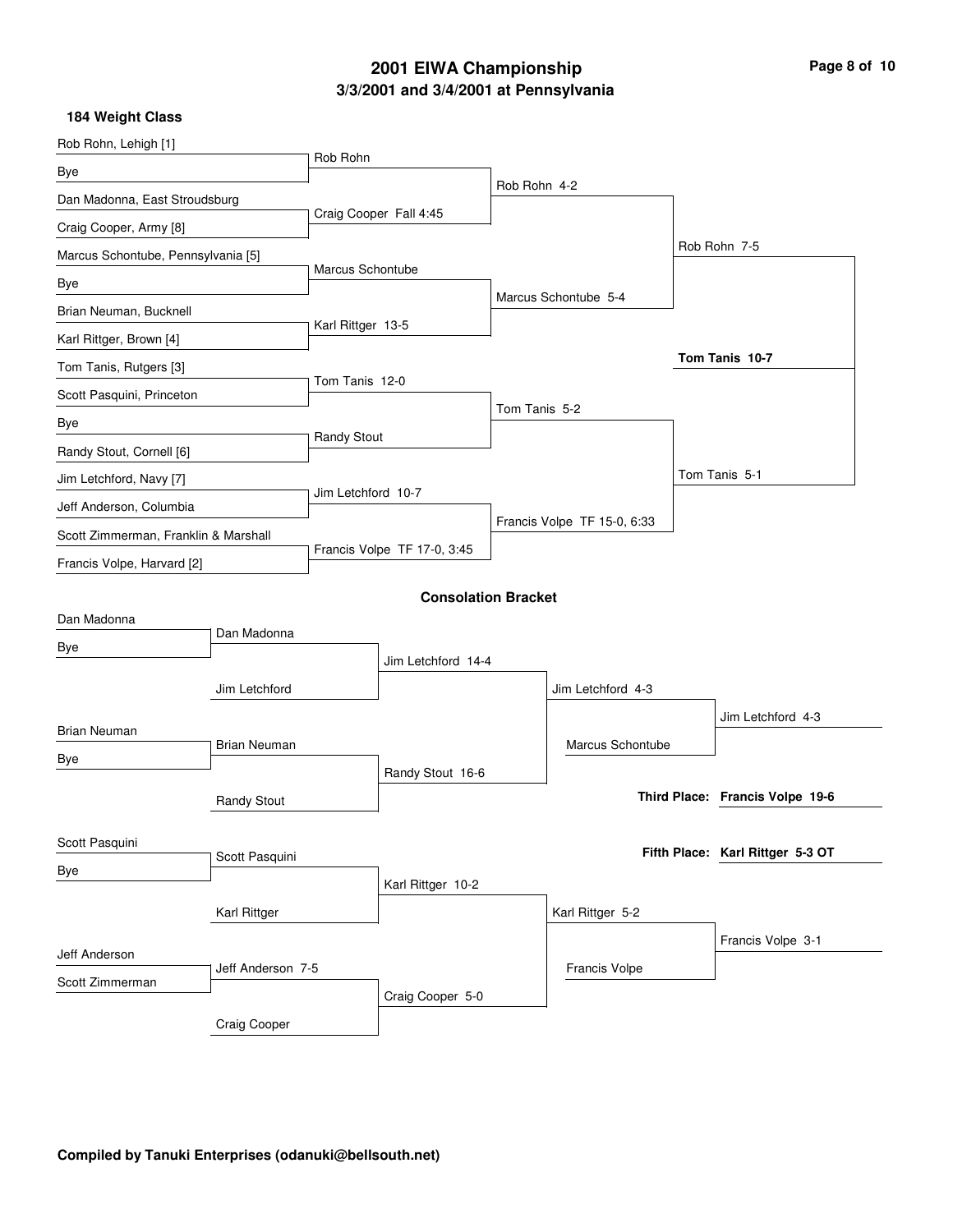## **3/3/2001 and 3/4/2001 at Pennsylvania 2001 EIWA Championship Page 9 of 10**

| Mike Fickell, Pennsylvania [1]               |                     |                          |                            |                    |                        |                                   |
|----------------------------------------------|---------------------|--------------------------|----------------------------|--------------------|------------------------|-----------------------------------|
| Bye                                          |                     | <b>Mike Fickell</b>      |                            |                    |                        |                                   |
| Ted Dufresne, Lehigh                         |                     |                          |                            |                    | Mike Fickell Fall 0:19 |                                   |
| Craig Powell, Brown [8]                      |                     | Craig Powell 8-7         |                            |                    |                        |                                   |
| John Paxton, Army [5]                        |                     |                          |                            |                    |                        | Mike Fickell 13-4                 |
| TJ Francisco, Columbia                       |                     | John Paxton Fall 6:11    |                            |                    |                        |                                   |
| Bye                                          |                     | Mike Bigrigg             |                            | Mike Bigrigg 9-6   |                        |                                   |
| Mike Bigrigg, Navy [4]                       |                     |                          |                            |                    |                        |                                   |
| Corey Anderson, Cornell [3]                  |                     |                          |                            |                    |                        | Mike Fickell 11-3                 |
| Shaun Rodgers, Franklin & Marshall           |                     | Corey Anderson Fall 1:24 |                            |                    |                        |                                   |
| Brian Falciglia, Bucknell                    |                     | Reggie Lee 16-4          |                            | Corey Anderson 3-1 |                        |                                   |
| Reggie Lee, Harvard [6]                      |                     |                          |                            |                    |                        |                                   |
| Chris McLaughlin, Princeton [7]              |                     |                          |                            |                    |                        | Corey Anderson 4-1                |
| Bye                                          |                     | Chris McLaughlin         |                            |                    |                        |                                   |
| Andy Sheaffer, East Stroudsburg              |                     | Rick Romero Fall 4:26    |                            | Rick Romero 11-3   |                        |                                   |
| Rick Romero, Rutgers [2]                     |                     |                          |                            |                    |                        |                                   |
|                                              |                     |                          | <b>Consolation Bracket</b> |                    |                        |                                   |
| <b>Ted Dufresne</b>                          |                     |                          |                            |                    |                        |                                   |
| Bye                                          | <b>Ted Dufresne</b> |                          |                            |                    |                        |                                   |
|                                              |                     |                          | Ted Dufresne Fall 5:51     |                    |                        |                                   |
| Chris McLaughlin                             |                     |                          |                            |                    | Reggie Lee 5-2         |                                   |
| <b>TJ Francisco</b>                          |                     |                          |                            |                    |                        | Mike Bigrigg 3-0                  |
| <b>TJ Francisco</b><br>Bye                   |                     |                          |                            |                    | Mike Bigrigg           |                                   |
|                                              |                     |                          | Reggie Lee 15-5            |                    |                        |                                   |
|                                              | Reggie Lee          |                          |                            |                    |                        | Third Place: Rick Romero 8-3      |
| <b>Shaun Rodgers</b>                         |                     |                          |                            |                    |                        |                                   |
| Brian Falciglia Fall 2:12<br>Brian Falciglia |                     |                          |                            |                    |                        | Fifth Place: Reggie Lee Fall 3:51 |
|                                              |                     |                          | Brian Falciglia 4-3        |                    |                        |                                   |
|                                              | John Paxton         |                          |                            |                    | Brian Falciglia 15-3   |                                   |
| Andy Sheaffer                                |                     |                          |                            |                    |                        | Rick Romero Fall 3:57             |
| Andy Sheaffer<br>Bye                         |                     |                          |                            |                    | <b>Rick Romero</b>     |                                   |
|                                              |                     |                          | Craig Powell 11-3          |                    |                        |                                   |
|                                              | Craig Powell        |                          |                            |                    |                        |                                   |